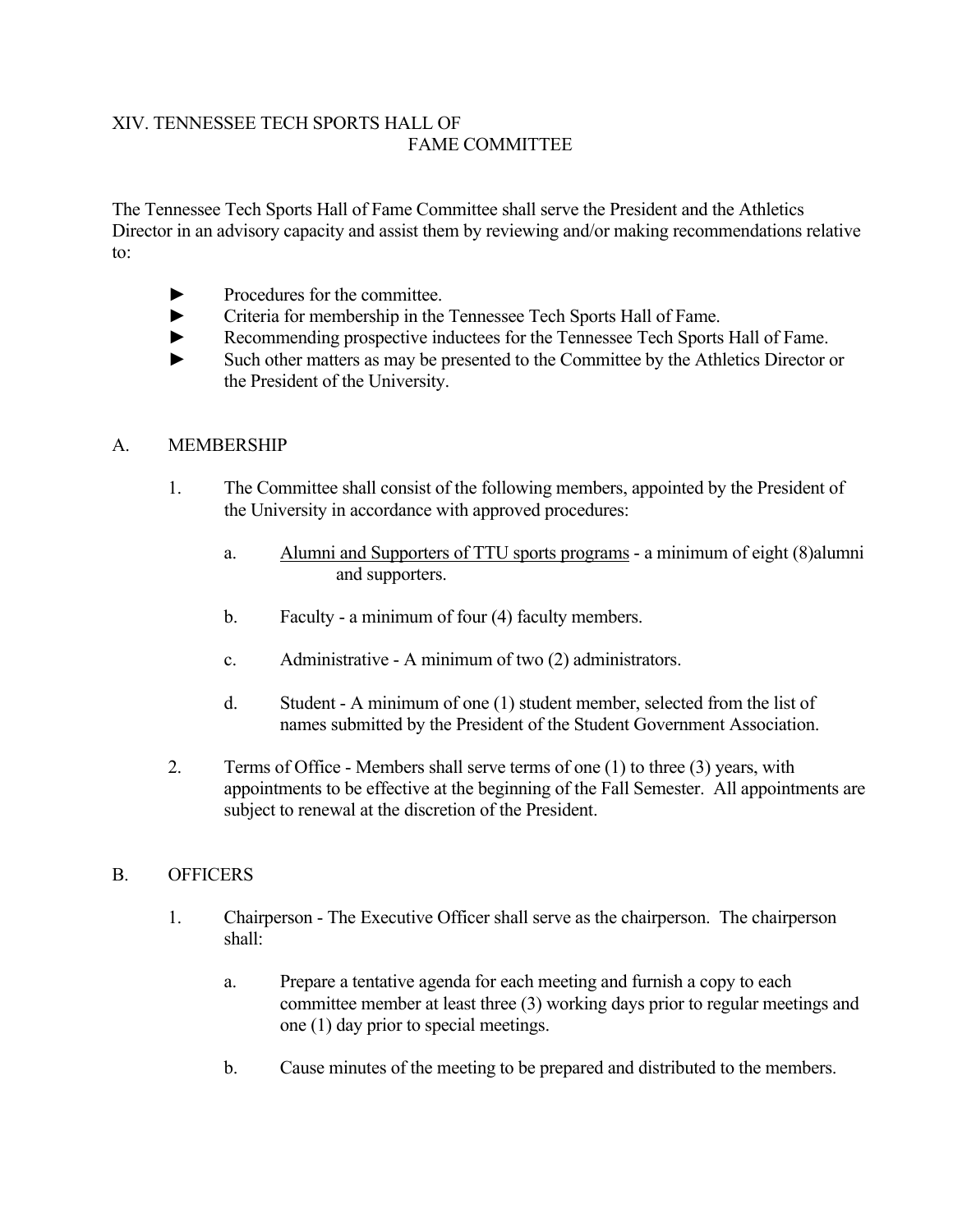- c. Call special meetings when necessary.
- d. Appoint ad hoc committees as required.
- e. Cause information regarding committee action to be disseminated.
- f. Invite resource persons to meetings when appropriate.
- d. Perform the duties prescribed by these Procedures and by the parliamentary authority adopted by the committee.
- e. Supervise the preparation and distribution of an annual report of the committee's activities.
- 2. Executive Officer The President shall appoint a staff member to serve as executive officer and resource person and to provide staff support services.

#### C. MEETINGS

- 1. Committee meetings may be scheduled or called. Scheduled meetings shall be held at least once per year. A second meeting will be the awards ceremony.
- 2. Called meetings shall be:
	- a. At the discretion of the chairperson.
	- b. At the request of the President of the University.
	- c. At the written request of a majority of the committee members.
- 1. Scheduled meetings may be rescheduled by the chairperson if there is sufficient reason.
- 2. Any member may submit items for inclusion on the agenda.
- 5. A majority of the members shall constitute a quorum.